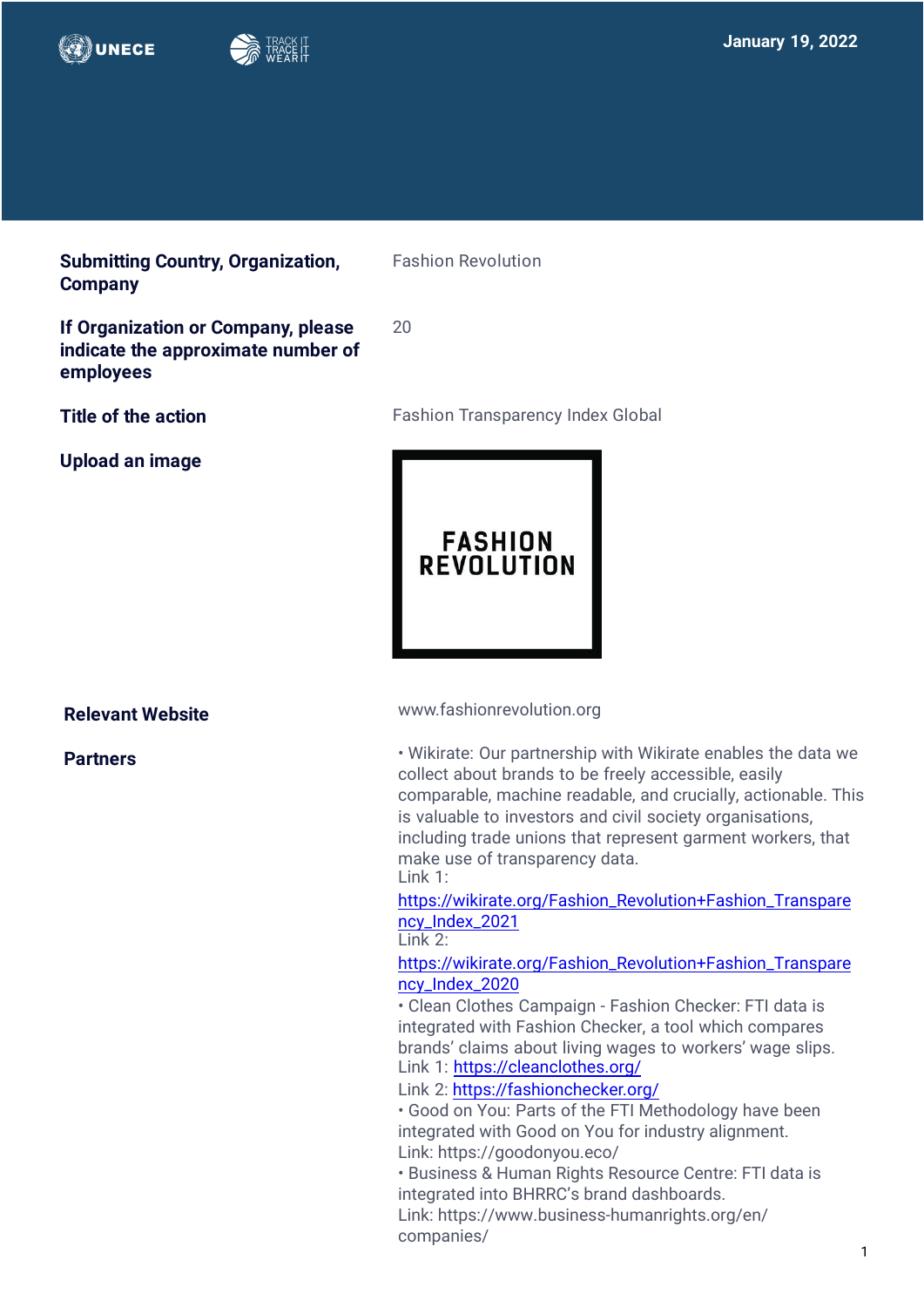• Open Apparel Registry: So[me of the indicators includ](https://goodonyou.eco/)ed in the Traceability section of the FTI Methodology are in [alignment with the OAR and](https://www.business-humanrights.org/en/companies/) the Open Data Standard to encourage synergy with how traceability data is shared. We hold regular meetings with OAR, as they are a key collaborator in our drive for greater transparency. Link: <https://openapparel.org/>

• Laudes Foundation: Laudes Foundation is an independent foundation and part of the Brenninkmeijer family enterprise, alongside COFRA Group businesses and the family's other private philanthropic activities, including Porticus, the Good Energies Foundation and the Argidius Foundation. Laudes currently funds core activities of Fashion Revolution, including special projects like the FTI. Link: <https://www.laudesfoundation.org/>

**Type of initiative Civil society initiative** 

### **Description of action**

A review of 250 of the world's largest fashion brands and retailers ranked according to how much they disclose about their social and environmental policies, practices and impact, in their operations and supply chains. Brands are selected if they have an annual turnover of over USD \$400 million and represent a spread of market segments including high street, luxury, sportswear, accessories, footwear and denim from across Europe, North America, South America, Asia and Africa.

As the biggest and most powerful consumer brands in the apparel industry, the brands reviewed in this Index have the most significant negative human rights and environmental impacts and the greatest responsibility to mitigate these impacts. Where brands are privately held, we have made an educated guess regarding their size and turnover. Geographic spread is considered too.

The Index benchmarks brands' public disclosure on human rights and environmental issues across 5 key areas including: Policies & Commitments, Governance, Supply Chain Traceability, Know, Show & Fix and Spotlight Issues.

This year, the spotlight issues are: Decent work, forced-labour, living wages, purchasing practices, unionisation and collective bargaining; gender and racial equality; sustainable sourcing and materials; overconsumption and business model; waste and circularity; water and chemicals and finally, climate change and biodiversity.

The methodology was designed in 2017 through a four-month consultative process with a variety of industry experts and stakeholders from academia, NGOs, the trade union movement, civil society organisations, socially responsible investment, business consulting and journalism.

Fashion Revolution is an organisation that is uniquely positioned both 'within' and 'outside' the fashion industry. We work to achieve change in three main ways: policy change, cultural change and industry change. Working 'within' the system means engaging in a system that is deeply unsustainable, extractive and unjust. Engaging within a system we disagree with is not to condone it. In fact, it is the very opposite - an attempt to fundamentally disrupt and dismantle the structures that uphold injustice and exploitation. This includes opaque supply chains that allow hidden human rights and environmental abuses and obscure who has the responsibility to redress them.

We are working for industry-wide transparency and accountability that becomes deeply embedded across the value chain. This can only be achieved by involving the biggest players in the industry, such as the brands and retailers reviewed in the Fashion Transparency Index, precisely because they have the biggest negative impacts and greatest responsibility to address and change the problems they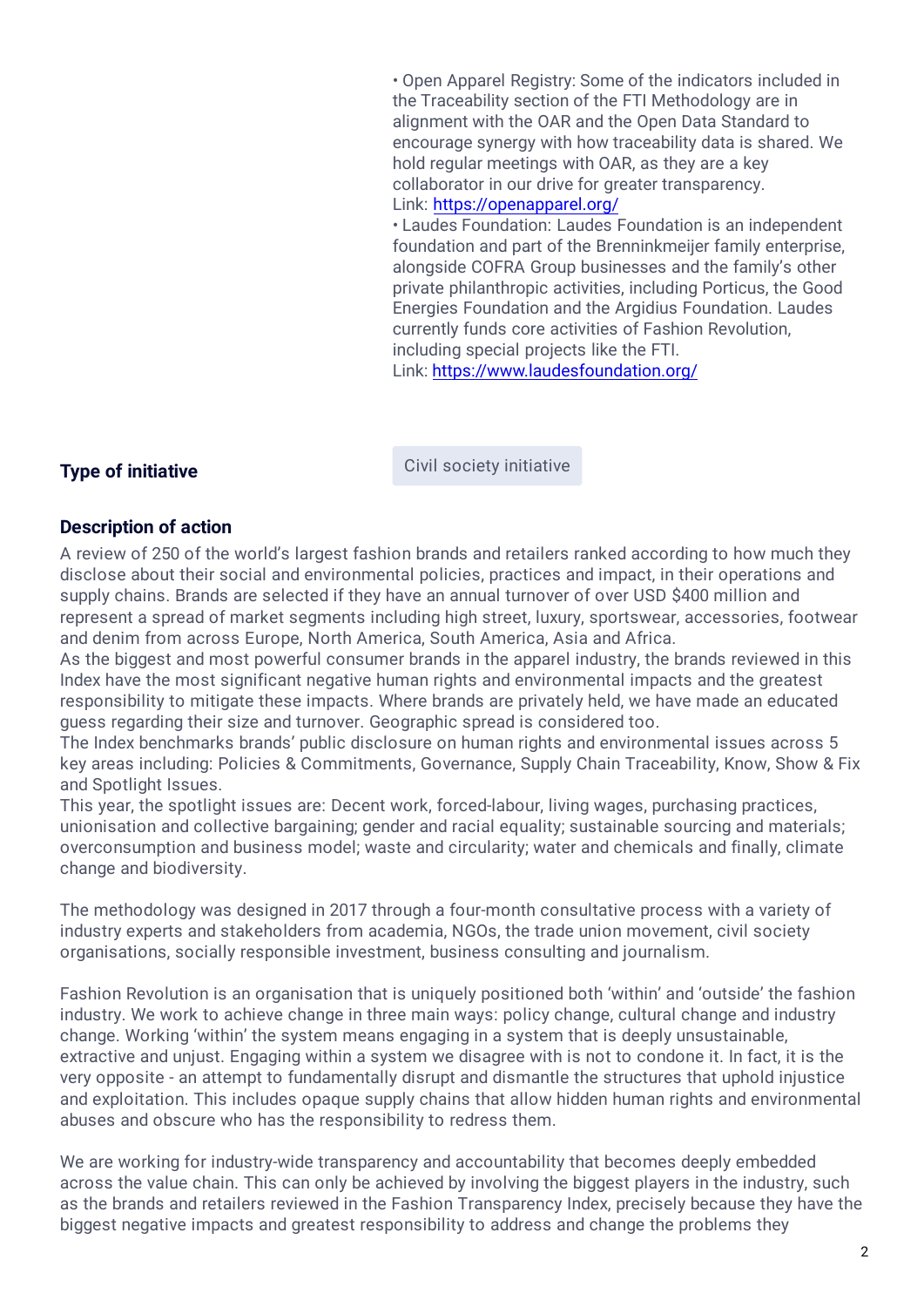have caused and continue to perpetuate. Broadly speaking, we see industry change as work 'within' the system, and cultural and policy change as work 'outside' the system.

That said, we simultaneously work 'outside' of the system, to educate and mobilise citizens as well as advocate for policy changes in government and legislation and the Index is just one of the outcomes of Fashion Revolution's awareness-raising efforts.

The 2020 Index report has 148,445 downloads to date with the 2021 Index report (released July 2021) currently at around 50,000 downloads with +3,000 reads of mobile-friendly executive summary.

| <b>Type of action</b><br>Please select the specific area/s of<br>the action | <b>Traceability</b>            | Transparency |                   |                           |  |  |
|-----------------------------------------------------------------------------|--------------------------------|--------------|-------------------|---------------------------|--|--|
|                                                                             | Norms and standards            |              | <b>Incentives</b> |                           |  |  |
|                                                                             | <b>Awareness and Education</b> |              |                   | Collaborative initiatives |  |  |

**Scope of the action, including a description of the value chain processes that are covered**

#### **Objective**

To incentivise major brands and retailers to disclose a greater level of detailed and comparable data and information yearon-year by leveraging their competitive tendencies; to analyse trends and compare the level of transparency on human rights and environmental issues among the world's largest and most influential fashion brands and retailers; to create a tool that helps a wide set of stakeholders to better understand what data and information is being disclosed by the world's largest brands and use the findings to take further action; to shape our ongoing efforts to raise public awareness and educate people about the social and environmental challenges facing the global fashion industry, using this research to inform people's activism; and to influence future legislation. The indicators included in the FTI Methodology act are progressive, although necessary, in what they are asking brands to disclose and these indicators help inform the basis of new legislation.

#### **Commitments**

The Fashion Transparency Index is currently funded by the Laudes Foundation. The Laudes Foundation has committed to funding the FTI global report conducted from 2020 through to 2022 with 250 brands and to convene the annual launch of the FTI. Fashion Revolution committed to: (1) Publish the FTI Global and develop specific KPIs, of which have been achieved i.e. a 2% increase in the overall average score of all brands reviewed in each FTI report by 2023. Brands included in the Index since 2017 have increased their overall scores by an average of 3 percentage points. (2) Liaise, share, collaborate with other benchmarks and similar tools. (3) To build on the FTI national reports, namely the FTI Brazil and FTI Mexico. The first edition of the FTI Brazil was published in 2018 and assessed 20 of the biggest fashion companies in Brazil, with 30 assessed in 2019 and 40 assessed in 2020 and 2021, respectively. The first edition of the FTI Mexico was published in 2020 and assessed 20 of the biggest fashion companies across Mexico, with 31 brands reviewed in 2021.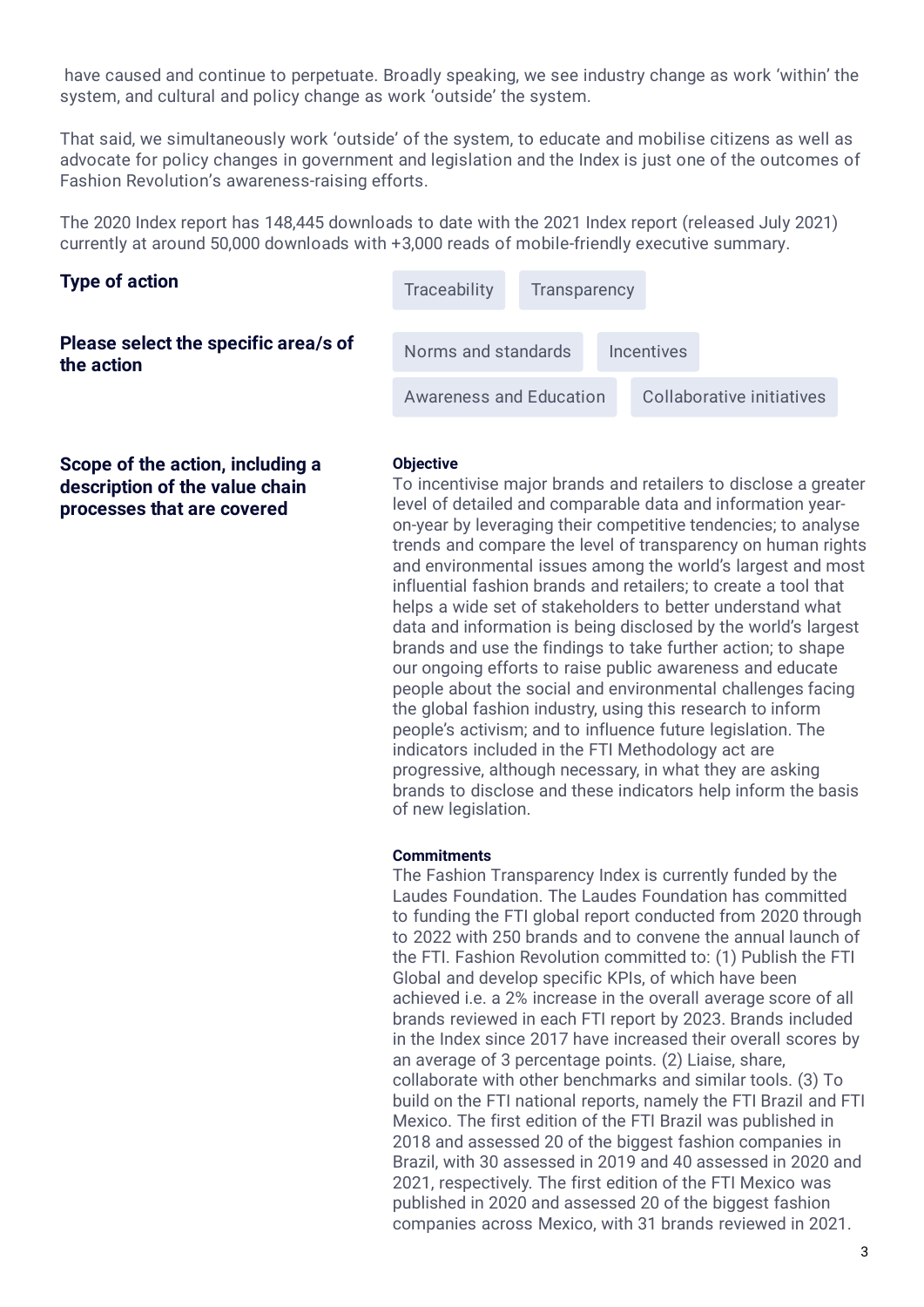#### **Value chain scope**

The Index assesses brands across 239 indicators, looking for disclosure of relevant information applicable to Tier 1, beyond Tier 1 and at raw material level. It is not within the scope of the Index to verify brands' sustainability claims; we only assess brands on the information they disclose. Transparency is not to be confused with sustainability. However, transparency is an important and critical first step to a more fair, transparent and sustainable fashion industry.

# **Timeframe and/or milestones for the action**

• The Fashion Transparency Index is an on-going project. The Index was first published in April 2017 and has been published annually. The July 2022 edition will be the 7th edition of the Index.

• In 2017, there were 100 brands included in the Index with a participation rate of 48/100, or 48% of brands.

• In 2021, there were 250 brands included in the index with a participation rate of 138/250, or 55% of brands. • We advocate for year-on-year incremental improvements in transparency for all 250 indicators within the Index and across all brands included in the Index.

#### **Reference instruments and sources used**

• Main website, where you will find all editions of the FTI Global, Brazil and Mexico published [https://www.fashionrevolution.org/about/transparency/ • C](https://www.fashionrevolution.org/about/transparency/)omplete Dataset, Questionnaire template [https://drive.google.com/drive/u/0/folders/1tXnfDvOTGNts2-P3a1JK1NTHh5ghzYUt • W](https://drive.google.com/drive/u/0/folders/1tXnfDvOTGNts2-P3a1JK1NTHh5ghzYUt)ikirate integration

[https://wikirate.org/Fashion\\_Revolution](https://wikirate.org/Fashion_Revolution)

| <b>Expected benefits and impact for the</b><br>stakeholders involved | Enhanced traceability of the social / environmental /<br>ethical attributes of product(s)/materials along the value<br>chain; for example, for origin, quality, sustainability<br>performance, and compliance with health and safety<br>requirements for consumers and workers |           |  |  |  |
|----------------------------------------------------------------------|--------------------------------------------------------------------------------------------------------------------------------------------------------------------------------------------------------------------------------------------------------------------------------|-----------|--|--|--|
|                                                                      | Enhanced environmental and socially responsible<br>consumption and production, and circularity of the value<br>chain, that may be relevant to and inspire other countries<br>and industry actors/partners                                                                      |           |  |  |  |
|                                                                      | Management of reputational risk for manufacturers,<br>brands and retailers who are selling the products<br>concerned                                                                                                                                                           |           |  |  |  |
|                                                                      | Improved working conditions for workers along the value<br>chain and, particularly, those who work for<br>"suppliers to suppliers" in parts of the value chain that<br>today are often "hidden"                                                                                |           |  |  |  |
| <b>Stakeholders involved</b>                                         | Business and industry associations                                                                                                                                                                                                                                             |           |  |  |  |
|                                                                      | Consumers and consumer associations                                                                                                                                                                                                                                            |           |  |  |  |
|                                                                      | Intergovernmental organizations                                                                                                                                                                                                                                                |           |  |  |  |
|                                                                      | Investors/shareholders                                                                                                                                                                                                                                                         |           |  |  |  |
|                                                                      | Non-governmental organizations (NGOs)                                                                                                                                                                                                                                          |           |  |  |  |
|                                                                      | Workers and trade unions                                                                                                                                                                                                                                                       | Lawmakers |  |  |  |